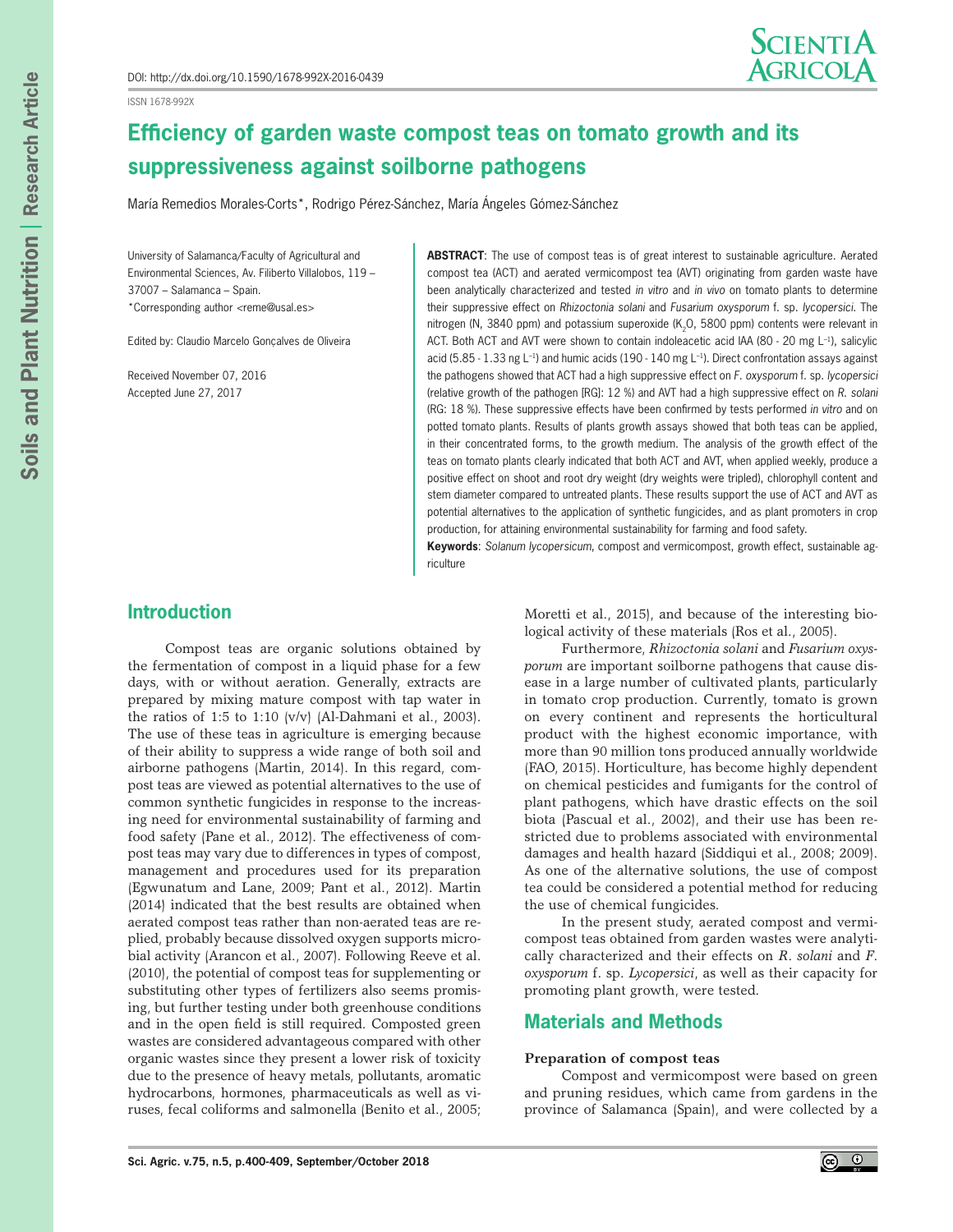horticultural company located in the city of Salamanca (40°57'23" N; 5°41'8" W, 775 m a.s.l.). Most of the material collected consisted of the leaves and stems of different Cupressaceae species and grass clippings. Some of this waste was turned into compost in piles at the factory. The composting process was carried out using aerated-piles measuring 15 m by 2 m (sides) and 2 m in height. The piles were turned twice per week over 8 weeks and once a week during the rest of the bio-oxidative process. Pile moisture was controlled weekly and the composting process lasted 180 days. Another portion of the green and pruning waste was turned into vermicompost over a 6 month period, where *Eisenia foetida*, with a stoking density of 1.6 kg worms  $m<sup>-2</sup>$ , were added to the waste in raised soil beds that were constructed in a non-controlled greenhouse. Each bed measured  $3 \text{ m} \times 1 \text{ m} \times 0.43 \text{ m}$ (Morales-Corts et al., 2014). Compost and vermicompost were mixed with tap water in a ratio of 1:5 (v/v) in polyethylene non-degradable 25 L containers at room temperature for a brewing period lasting 14 days. Water had been previously aerated for 8 h to reduce the amount of chlorines present in it. The mixtures were aerated using an aquarium pump (4 h every day). Next, the liquid was filtered through a double layered cheesecloth to obtain the aerated compost tea (ACT) and the aerated vermicompost tea (AVT), which were both stored in dark polyethylene containers at room temperature for 15 days before use. Nine samples of ACT and AVT were obtained.

## **Analytical characterization of compost teas**

The pH and electrical conductivity (EC) were determined by using a CRISON pH-meter and a CRISON EC-meter  $(dS m^{-1})$ , respectively. Total N was determined by a LECO-device analyser.  $NO<sub>3</sub>$ ,  $NH<sub>4</sub>$ <sup>+</sup> and  $SO<sub>4</sub>^{2-}$  were analysed by a HANNA HI 993310 photometer. Phosphorus  $\rm (P_2O_5)$  was determined by the Bray method and potassium  $(K_2O)$  by the ammonium acetate method. Total magnesium (Mg), calcium (Ca), iron (Fe), copper (Cu), zinc (Zn), boron (B), manganese (Mn), chromium (Cr), lead (Pb), mercury (Hg), nickel (Ni) and cadmium (Cd) were determined by using inductively coupled plasma atomic emission spectroscopy. Salicylic acid and indoleacetic acid (IAA) were quantified by mass spectrometry (HPLC). Humic acids were determined using the alkali/ acid fractionation method following the procedure indicated by Pant et al. (2012). The number of fecal and total coliform bacteria was determined following ISO 16649-3 standard (ISO, 2015) while the presence of *Salmonella* was analyzed by ISO 6579 (ISO, 2002). The nine samples of ACT and AVT were analysed and the means of the parameters were calculated. Student's t-test was carried out to validate the significance of the differences among compost and vermicompost tea composition  $(p < 0.05)$ . The SPSS 24.0 program was used for the calculations.

## *In vitro* **assays**

**Dosage assays -** *Solanum lycopersicum* Mill. cv. Roma seedlings with one true leaf were grown in capless 10 mL test tubes. To determine if the teas could be applied directly, or needed to be diluted, three concentrations of teas were tested: non-diluted tea (ACT1 and AVT1); 1 tea: 2 water v/v (ACT2 and AVT2); and 1 tea: 4 water v/v (ACT3 and AVT3). Five mL of each corresponding tea, 4 mL of a Meier-Schwarz nutrient solution and 1 mL of distilled water were added to each tube. A control containing 4 mL of the nutrient solution and 6 mL of distilled water was also included. In total ten samples per treatment were prepared. Twenty-eight days after the samples had been prepared the following growth parameters were determined: leaf area (0.34[L\*W]-1.71 (Astegiano et al., 2001); L [length] and W [width] were measured with a digital calliper with a sensitivity of 0.01 mm); chlorophyll content (SPAD-502) and dry weight (plants were dried in an oven P-Selecta-210 at 70 °C for 48 h). In parallel, treatments to evaluate suppressive effects on *F*. *oxysporum* f. sp. *lycopersici* and *R*. *solani* were also set up. One mL of  $10<sup>7</sup>$  cfu (colony-forming units) mL<sup>-1</sup> of *F*. *oxysporum* f. sp. *lycopersici* (strain 2,715, from the collection of The Regional Center for Pest and Diseases Diagnosis, Junta de Catilla y León, Spain) was inoculated into each test tube containing one tomato seedling. *R*. *solani* (strain 122, from the same collection) was inoculated by adding 3 mL of a mycelial suspension per test tube. The same amounts as above of each concentration of ACT and AVT were added, and either 4 mL (for tubes with *F*. *oxysporum* f. sp. *lycopersici*) or 2 mL (for tubes with *R*. *solani*) of nutrient solution were added to each assay. Controls with each respective pathogen, without the teas, were set up and distilled water was added to these test tubes making a total volume of 10 mL.

To obtain *F*. *oxysporum* f. sp. *lycopersici* inoculum, 1 cm2 of the pathogen, recently grown in PDA (Potato Dextrose Agar), was added to 100 mL of liquid medium PDB (Potato Dextrose Broth). This culture was maintained under continuous agitation (125 rpm, 25 °C) for 5 days. The medium was then filtered and centrifuged (5,000 rpm, 15 min). The precipitate was re-suspended in 1 mL of distilled water. Finally, colony-forming units (cfu) were counted in a Thoma chamber and the inoculum concentration was then adjusted to 107 cfu mL–1. The *R*. *solani* inoculum was prepared using the contents of two petri cultures (recently grown) that were macerated in a waring blender with 400 mL of  $ddH_2O$ . The final concentration of the suspension was  $10^3$  mycelial fragments mL<sup>-1</sup>. The inoculum density was quantified by the dilution plating technique (Paulitz and Schroeder, 2005).

In addition to determining the various growth parameters already mentioned, the incidence of pathogen attack was also calculated. The severity of the attack by *F*. *oxysporum* f. sp. *lycopersici* was rated numerically (0-5) following the method established by Baayen and van der Plas (1992). The severity of the attack by *R*. *solani* was assessed using the scale (0-4) described by Carling and Leiner (1990). The assays were carried out in a greenhouse (temperatures of 18 °C night, 24 °C day and 80 % relative humidity) and were repeated twice, once in Apr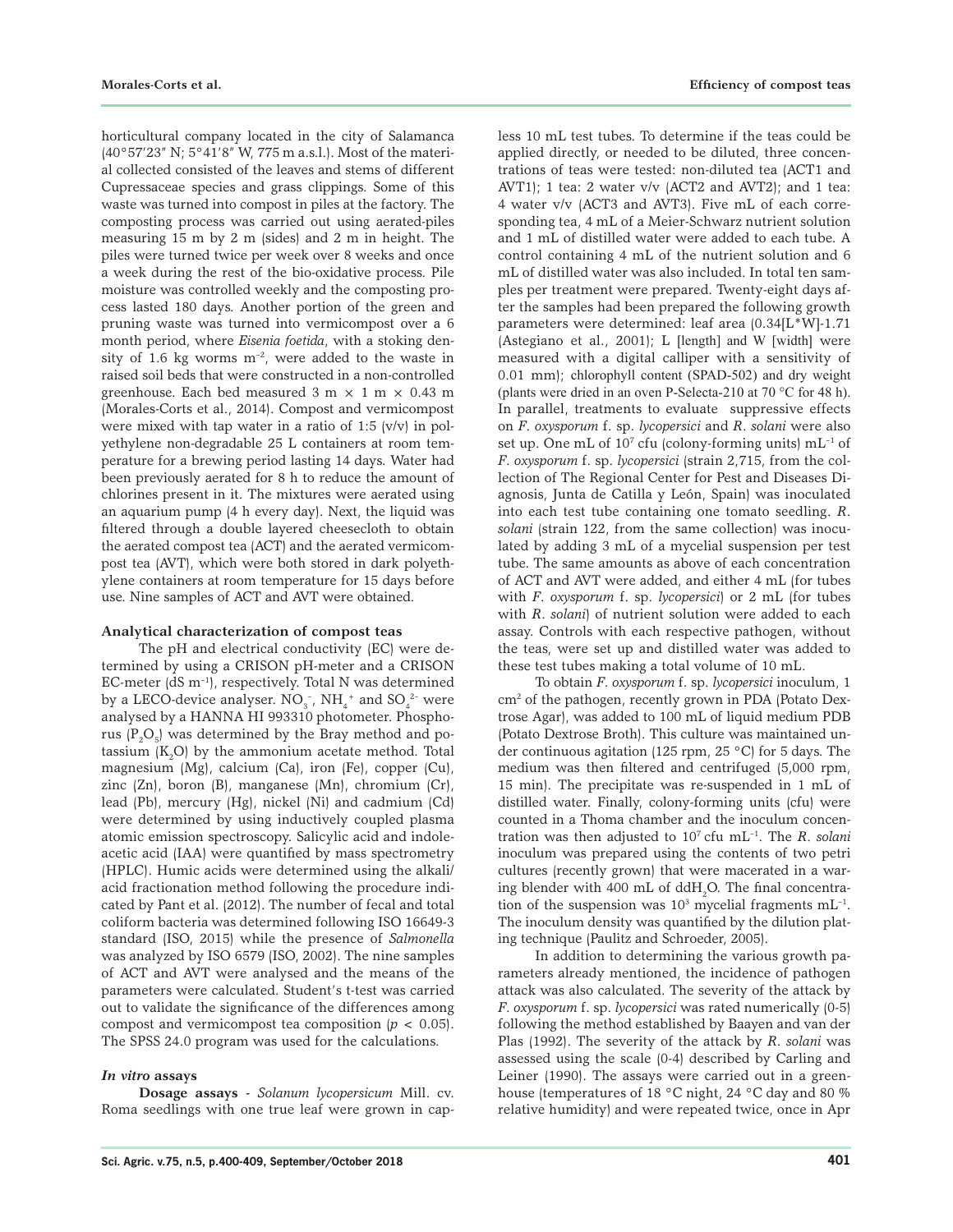2013 and once again in June 2013. Ten samples per treatment were always prepared. The differences between treatments were determined using analysis of variance (ANOVA). When significant differences were observed between treatments, the Tukey range test  $(p < 0.05)$  was also carried out. The SPSS 24.0 program was used for the calculations involved.

## **Direct effect on pathogen growth**

A second *in vitro* study was carried out in order to analyse the effect of ACT and AVT on the relative growth of the pathogen in petri dishes. ACT- and AVTcontaining media were prepared by adding teas separately (in a proportion of 10 % v) to melted PDA, at 60 °C, and mixed. The PDA supplemented with either compost or vermicompost tea was immediately poured into 90 mm standard petri dishes and *R*. *solani* and *F*. *oxysporum* f. sp. *lycopersici* were inoculated into the medium by placing a 5 mm diameter PDA plug of actively growing mycelium in the middle of the plate. Controls consisted of adding sterile distilled water instead of compost teas to the medium. Five replicates per treatment were made and colony diameter of the pathogen was measured 2, 7 and 13 days after inoculation. The relative growth of the colony (RG) was calculated as the area of colony growth on plates containing the teas in relation to the area that developed in PDA without the teas (Köller and Wilcox, 2001). Moreover, on each plate, colony-forming units (cfu) of the different microorganisms from ACT and AVT were detected in the medium after 2 and 7 days. Total cfu were directly counted (stereomicroscope). This experiment was repeated three times.

## *In vivo* **assays**

In order to evaluate the application of ACT and AVT on tomato growth and the suppressive effect on *F*. *oxysporum* f. sp. *lycopersici* and *R*. *solani* pathogens, different treatments (ACT, AVT, Control, *Fusarium*+ACT, *Fusarium*+AVT, *Fusarium* control, *Rhizoctonia*+ACT, *Rhizoctonia*+AVT and *Rhizoctonia* control) were established in pots using a randomized arrangement with 15 plants per treatment. Seedlings with two true leaves (Roma cv.) were transplanted into pots (2 L capacity) containing vermiculite medium. One mL of nutrient solution and 40 mL of each corresponding tea (ACT or AVT) were applied to each plant weekly. The assay was carried out in a greenhouse over two consecutive years (2014 and 2015), where the plants were grown under typical tomato growing conditions (temperatures of 18 °C night, 24 °C day and 80 % relative humidity), for ten weeks during the months of Apr, May and June until they flowered. The pathogens were applied one week after transplanting the seedlings into the pots. Ten mL of mycelial suspension  $(10^3 \text{ mycelial fragments } mL^{-1})$  of *R*. *solani* were inoculated per pot. *F*. *oxysporum* f. sp. lycopersici was inoculated by adding 10 mL of 10<sup>7</sup> cfu  $mL^{-1}$  to each pot. Both pathogen inoculations were conducted by dispensing near the hypocotyl and roots us-

ing a disposable pipette (the preparation of inocula was described in the *in vitro* assays). Plants were watered by a sub-irrigation system when needed. At the end of the experiments the following parameters were measured: diameter, determined with a digital calliper with a sensitivity of 0.01 mm; chlorophyll content (SPAD-502); dry root weight, dry shoot weight and total dry weight (plants were dried in an P-Selecta-210 oven at 70 °C for 48 h). Moreover, the severity of the pathogen attack was evaluated using the same method outlined in the *in vitro* assays. Differences between treatments were determined by ANOVA and where significant differences were found, a Tukey range test (*p* < 0.05) was also carried out. The SPSS 24.0 program was used for the calculations.

## **Results**

#### **Analytical characterization of compost teas**

Characteristics, such as pH, EC, plant nutrients, humic acids, phytohormomes, and heavy metals contents, are shown in Tables 1 and 2. The pH values were based on garden waste compost and vermicompost teas, being 7.81 in ACT and 7.53 in AVT. Electrical conductivity was significantly  $(p < 0.05)$  higher in ACT (2.46 mS) cm<sup>-1</sup>) than in AVT (0.55 mS cm<sup>-1</sup>). Total N, NO<sub>3</sub><sup>-</sup> and K<sub>2</sub>O contents were significantly lower in AVT than in ACT, while  $\mathrm{NH}_4^*$ ,  $\mathrm{P}_2\mathrm{O}_{5'}$  Ca, Mg contents reached similar values in both teas (Table 1). Humic acids were determined in both teas, being higher in ACT (190 mg  $L^{-1}$ ), though not significant when compared to AVT.

Moreover, very high values of the phytohormones salicylic acid and indoleacetic acid were found in ACT, (5.85 mg  $L^{-1}$ ) and (80 ng  $L^{-1}$ ), respectively. AVT also presented significant amounts of these phytohormones, but significantly lower than in ACT. Fe, Zn, Mn and Cu trace elements were found in ACT and AVT with Mn being significantly higher in ACT than in AVT (Table 2). The element B was detected in ACT (17.2 ppm), but not in

**Table 1** – Analytical characterization of garden wastes compost (ACT) and vermicompost (AVT) teas (mean ± standard deviation).

|                               | <b>ACT</b>           | AVT                |
|-------------------------------|----------------------|--------------------|
| рH                            | $7.81 \pm 0.15$ a    | $7.53 \pm 0.17$ a  |
| $EC$ (mS $cm^{-1}$ )          | $2.6 \pm 0.09$ a     | $0.5 \pm 0.15$ b   |
| N (ppm)                       | $3840.6 \pm 200$ a   | $815.3 \pm 163 b$  |
| $NH4+ (ppm)$                  | $16.1 \pm 9.2 a$     | $4.5 \pm 4 a$      |
| $NO_{\rm q}$ -(ppm)           | $3820.9 \pm 193.8$ a | $808.5 \pm 0.15$ b |
| $P_2O_5$ (ppm)                | $149.7 \pm 18.3$ a   | $148.1 \pm 16.2$ a |
| $K2O$ (ppm)                   | $5600 \pm 231.5$ a   | $250 \pm 48.2$ b   |
| $SO_4^{2-}$ (ppm)             | $60 \pm 18$ a        | $30 \pm 25 a$      |
| Ca (ppm)                      | $50 \pm 23 a$        | $75 \pm 31$ a      |
| Mg (ppm)                      | $27.5 \pm 16$ a      | $10.0 \pm 6a$      |
| Humic acid (mg $L^{-1}$ )     | $190 \pm 40$ a       | $140 \pm 31$ a     |
| Salicylic acid (mg $L^{-1}$ ) | $5.85 \pm 1.23$ a    | $1.33 \pm 0.24$ b  |
| IAA (ng $L^{-1}$ )            | $80 \pm 10 a$        | $20 \pm 6$ b       |

Different letters in the same file indicate significant differences ( $p < 0.05$ ); Number of samples  $(n = 9)$ .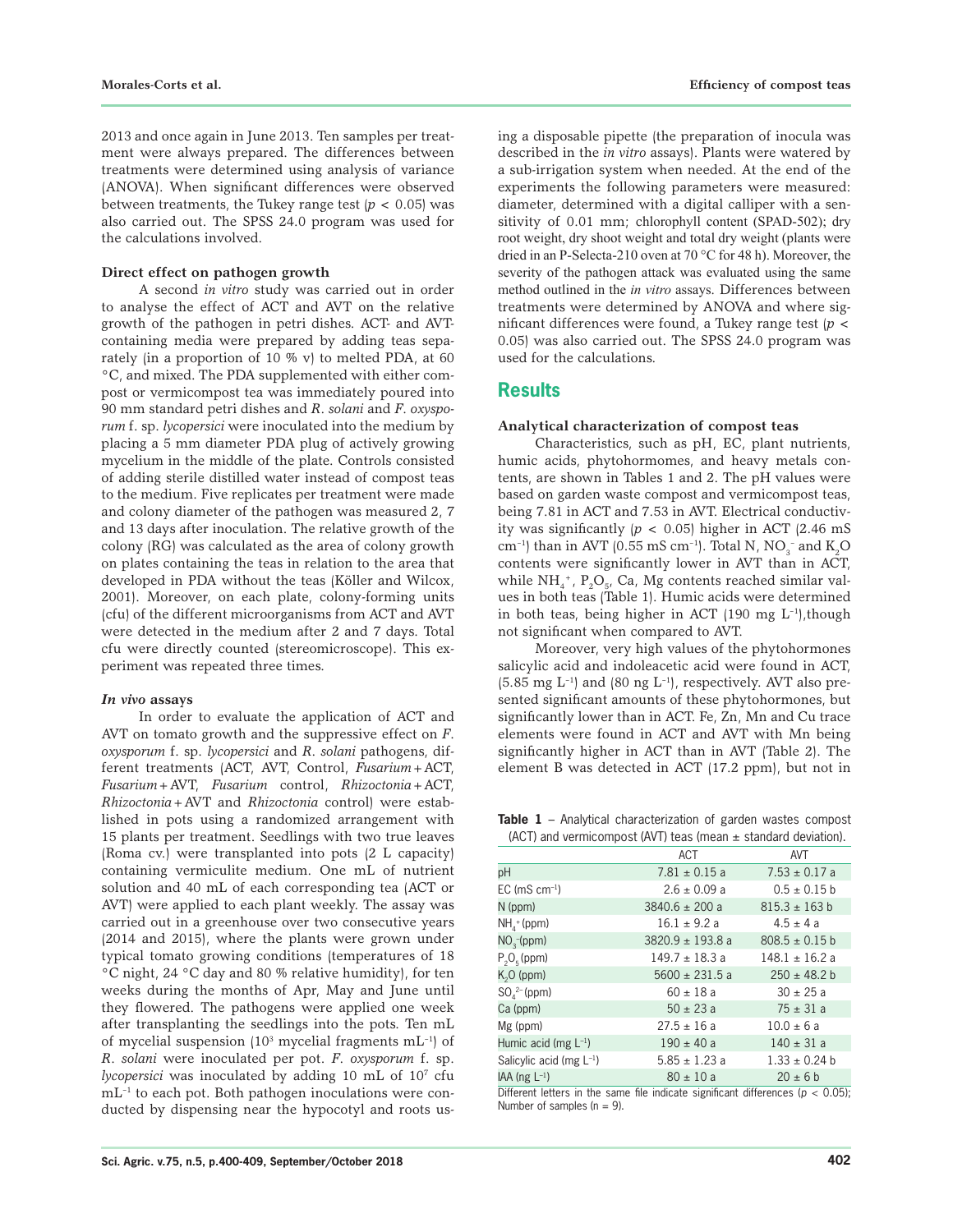AVT. Pb and Ni were present in very small accounts in both teas, while Hg, Cr and Cd were not detected. A very low number of total coliform bacteria was found and no *Salmonella* was detected. The compositions of both compost teas were within the acceptable limits of composting standards as reported in Spanish legislation (BOE, 2013) and by Aendekerk et al. (2000).

#### *In vitro assays*

**Dosage assays -** The effect of three compost tea concentrations on leaf area, chlorophyll content and dry tomato seedling weight are shown in Table 3. Significantly higher values of dry weight, chlorophyll content and leaf area were obtained with non-diluted ACT and AVT than with diluted ones. No significant differences were observed between the control and when the 1:4 diluted teas were applied. A significant increase in leaf area was achieved with the 1:2 diluted AVT compared to

**Table 2** – Harmful bacteria and metal composition of garden waste compost (ACT) and vermicompost (AVT) teas (mean  $\pm$  standard deviation).

| ACT              | AVT              |
|------------------|------------------|
| $9.8 \pm 2.1$ a  | $7 \pm 2.6 a$    |
| $17.2 \pm 6.3$   | $\star$          |
| $2655 \pm 245$ a | $2819 \pm 269$ a |
| $587 \pm 189$ a  | $182 \pm 95$ b   |
| $3084 \pm 467$ a | $3403 \pm 335$ a |
| $88 \pm 12 a$    | $89 \pm 9a$      |
| $* *$            | $* *$            |
| $* *$            | $* *$            |
| $112 \pm 35a$    | $85 \pm 28$ a    |
| $* *$            | $* *$            |
| $0.7 \pm 0.1$ a  | $0.6 \pm 0.13$ a |
| $0.3 \pm 0.2 a$  | $0.3 \pm 0.1 a$  |
| absent           | absent           |
|                  |                  |

Different letters in the same column indicate significant differences (*p* < 0.05); Number of samples (n = 9); \*Not detected < 0.2 ppm; \*\*Not detected < 0.1 ppb.

the control, but this was not the case for the 1:2 diluted ACT, which did not vary within any of the parameters analysed.

The severity of the *F*. *oxysporum* f. sp. *lycopersici* attack was considerably reduced when non-diluted ACT and AVT were applied (Table 4). Very small growth parameter results were obtained when ACT1 was used to treat inoculated tomato seedlings. AVT diluted 1:2 and 1:4 and ACT diluted 1:2 slightly reduced attack severity compared to control. No positive results were obtained with ACT diluted 1:4, showing attack results similar to those of the *F*. *oxysporum* f. sp. *lycopersici* control. The pathogen was not 100% controlled in any of the cases.

The attack severity of *R*. *solani* was 100 % controlled when non-diluted AVT was applied (Table 5). AVT2 and ACT1 considerably reduced attack severity. High growth parameter results were obtained when AVT1 was applied on tomato seedlings inoculated with *R*. *solani* and similar results for leaf area and dry weight were observed when using ACT1. Based on the values obtained for the *in vitro* assays we were able to conclude that non-diluted compost teas should be used for the *in vivo* assays as this concentration produced the best results.

### **Direct effect on pathogens growth**

 As shown in Table 6, the addition of AVT to the PDA medium resulted in an RG lower than 50 % for *R*. *solani* and *F*. *oxysporum* f. sp. *lycopersici*, which was considered the reference value for determining a high suppressor effect (Bernal-Vicente et al., 2008). The addition of ACT to the medium produced a very high suppressive effect on *F*. *oxysporum* f. sp. *lycopersici* (RG 12 %) but did not reach a suppressive effect of 50 % on *R*. *solani*. The growth diameter of *R*. *solani* grown on plates containing ACT and AVT was similar to the control on the second day; however, by day 7 the effect of growth inhibition over *R*. *solani* was clearly observed. A very high value of inhibition was recorded with AVT (RG: 18 %) on day 13. By day 7 the cfu observed with the addition of AVT and ACT were above 1,000 in both cases. The suppressive effect of ACT and AVT on *F*. *oxysporum* f. sp. *lycopersici* growth was similar to that on *R*. *solani* also starting on day 2. Pathogen growth on days 7 and 13 clearly exhibited

**Table 3** – Growth effect of different dosages of composition of vermicompost (AVT) and garden waste compost (ACT) teas on tomato seedlings (mean  $\pm$  standard deviation).

|                                | Control          | AVT <sub>1</sub>                  | AVT <sub>2</sub>                                                       | AVT3                                                                 | ACT <sub>1</sub> | ACT <sub>2</sub>  | ACT <sub>3</sub> |
|--------------------------------|------------------|-----------------------------------|------------------------------------------------------------------------|----------------------------------------------------------------------|------------------|-------------------|------------------|
| Leaf area (mm <sup>2</sup> )   | $21.3 \pm 1.8$ a | $26.2 \pm 0.6$ c                  | $24.5 \pm 0.5$ b                                                       | 23.0 ab                                                              | $25.9 \pm 0.5$ c | $23.2 \pm 2.1$ ab | $22.9 + 1.5a$    |
| Chlorophyll content SPAD units |                  | $20.1 \pm 1.9$ a $24.9 \pm 0.6$ b | $23.4 \pm 2.3$ ab $23.9 \pm 2.1$ ab $22.7 \pm 1.9$ ab $21.9 \pm 0.3$ a |                                                                      |                  |                   | $21.6 + 0.4a$    |
| Total dry weight (mg)          | $47.7 \pm 3.4$ a | $65.0 \pm 5.1$ b                  |                                                                        | $54.7 \pm 3.2$ ab $52.7 \pm 2.1$ a $64.2 \pm 2.3$ b $49.4 \pm 1.8$ a |                  |                   | $47.2 + 3.3a$    |
|                                |                  |                                   |                                                                        |                                                                      |                  |                   |                  |

Different letters in the same row indicate significant differences ( $p < 0.05$ ); Number of samples (n = 10). AVT1 and ACT1 = non-diluted teas; AVT2 and ACT2 (dilution 1 tea:2 water v/v); AVT3 and ACT3 (dilution 1 tea:4 water v/v).

**Table 4** – Growth effect on tomato seedlings and attack severity of *Fusarium oxysporum* f. sp. *lycopersici* using different dosages of vermicompost (AVT) and garden waste compost (ACT) teas (mean  $\pm$  standard deviation).

|                                                                                                                                         | Control | <b>Fusarium</b><br>Control         | <b>Fusarium</b><br>AVT <sub>1</sub> | <b>Fusarium</b><br>AVT <sub>2</sub> | <b>Fusarium</b><br>AVT3 | Fusarium<br>ACT1 | <b>Fusarium</b><br>ACT <sub>2</sub>                                                                                                      | <b>Fusarium</b><br>ACT3 |
|-----------------------------------------------------------------------------------------------------------------------------------------|---------|------------------------------------|-------------------------------------|-------------------------------------|-------------------------|------------------|------------------------------------------------------------------------------------------------------------------------------------------|-------------------------|
| Leaf area (mm <sup>2</sup> )                                                                                                            |         |                                    |                                     |                                     |                         |                  | $21.3 \pm 1.8$ a $15.1 \pm 3.1$ b $21.7 \pm 1.8$ a $18.0 \pm 2.8$ ab $16.4 \pm 1.3$ b $20.4 \pm 1.8$ a $16.4 \pm 1.9$ b $14.7 \pm 1.2$ b |                         |
| Chlorophyll content SPAD units 20.1 ± 1.9 a 13.6 ± 1.2 c 22.6 ± 1.8 a 19.8 ± 2.8 ab 17.9 ± 1.8 ab 21 ± 1.1 a 19.8 ± 2.7 ab 11.7 ± 1.8 c |         |                                    |                                     |                                     |                         |                  |                                                                                                                                          |                         |
| Total dry weight (mg)                                                                                                                   |         | $47.7 \pm 5.4$ ab $33.6 \pm 2.3$ c |                                     |                                     |                         |                  | $42.2 \pm 3.4$ b $39.3 \pm 2.8$ b $36.9 \pm 4.3$ bc $54.4 \pm 3.6$ a $37.9 \pm 3.5$ ab $35.3 \pm 2.1$ c                                  |                         |
| Attack severity                                                                                                                         | () d    | 4а                                 | $\lfloor c \rfloor$                 | 3 h                                 | 3 h                     | $\sqrt{2}$       | 3 h                                                                                                                                      | 4а                      |

Different letters in the same row indicate significant differences ( $p < 0.05$ ). Number of samples (n = 10); AVT1 and ACT1 = non-diluted teas; AVT2 and ACT2 (dilution 1 tea:2 water v/v); AVT3 and ACT3 (dilution 1 tea:4 water v/v).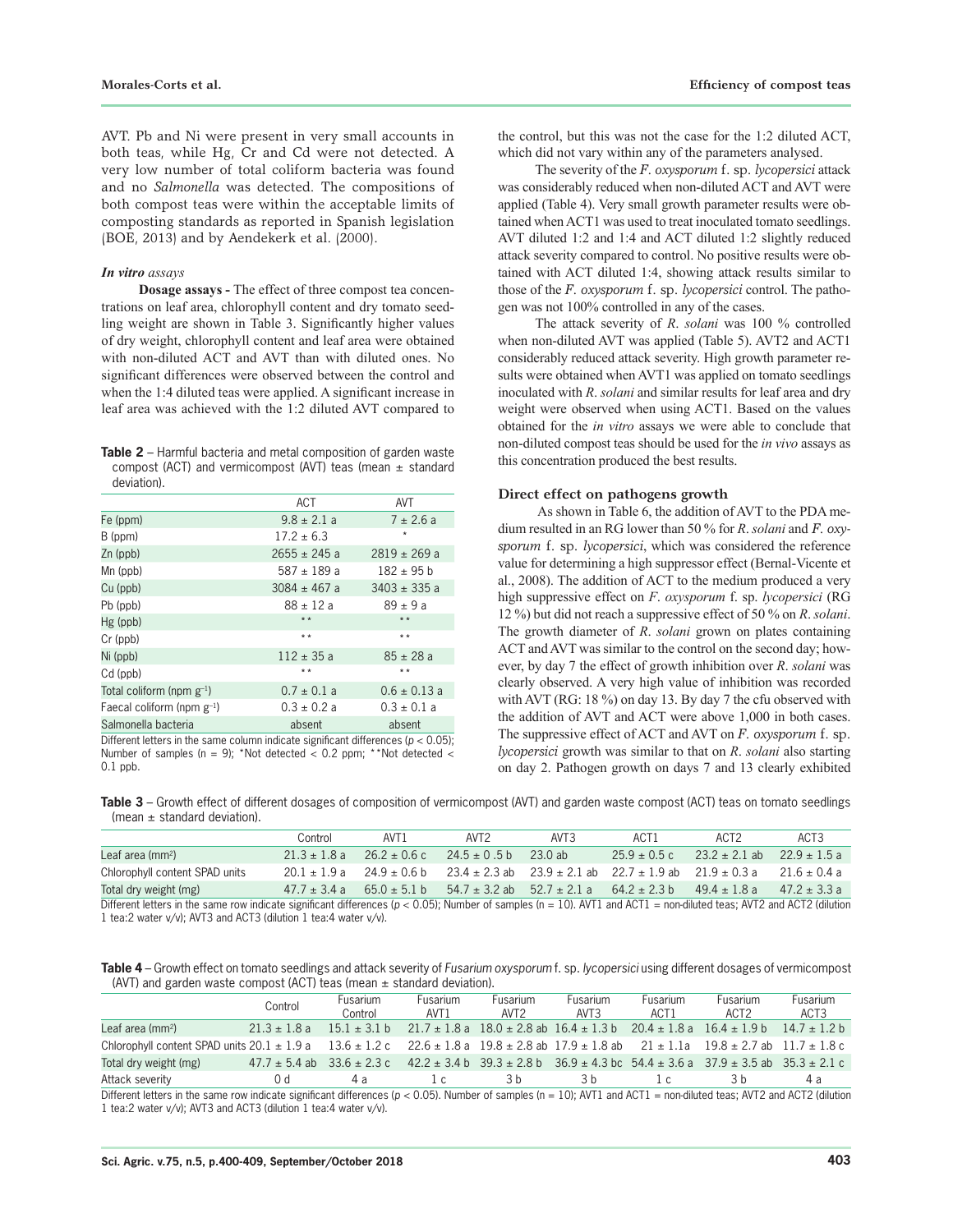similar inhibition of *F*. *oxysporum* f. sp. *lycopersici* as *R*. *solani*, by AVT and ACT, showing a suppressive effect of 12 % and 14 %, respectively. On day 2 the cfu observed with the addition of AVT and ACT to the medium were above 1,000 in both cases. Both types of tea compost showed a high number of cfu, and were therefore very microbiologically active extracts. In ACT a high percentage of lactic acid bacteria, actinomycetes and *Trichoderma harzianum* fungus were identified, while in AVT the majority of the microbes identified were colonies of *T*. *harzianum*.

### *In vivo assays*

The values obtained for stem diameter, root and shoot dry weight and chlorophyll content of tomato plants (uninoculated and inoculated with the pathogens) irrigated with aerated compost and vermicompost teas are shown in Table 7. After treatment with ACT and AVT the

values for diameter, dry weight and chlorophyll content were significantly higher than the controls and no significant differences were observed between these treatments for uninoculated plants. Table 7 clearly outlines the positive growth effect of both compost teas on the growth of tomato plants. The results of the attack severity of *F*. *oxysporum* f. sp. *lycopersici* on inoculated plants are also shown in Table 7. Plants treated with ACT and AVT reduced *F*. *oxysporum* f. sp. *lycopersici* damage, displaying significant differences between the *F*. *oxysporum* f. sp. *lycopersici* control and both treatments (*p* < 0.05). High values for all growth parameters were observed with the application of ACT, but no significant differences with respect to the application of AVT were detected  $(p < 0.05)$ . Results of the suppressive effect on *R*. *solani* disease in tomato plants by garden wastes compost tea and vermi-

**Table 5** – Growth effect on tomato seedlings and attack severity of *Rhizoctonia solani* using different dosages of of vermicompost (AVT) and garden waste compost (ACT) teas (mean  $\pm$  standard deviation).

|                                                                                                                                                                               | Control          | Rhizoctonia<br>Control | Rhizoctonia<br>AVT1                                                                                                                       | Rhizoctonia<br>AVT2 | Rhizoctonia<br>AVT3 | Rhizoctonia<br>ACT1 | Rhizoctonia<br>ACT2 | Rhizoctonia<br>ACT <sub>3</sub> |
|-------------------------------------------------------------------------------------------------------------------------------------------------------------------------------|------------------|------------------------|-------------------------------------------------------------------------------------------------------------------------------------------|---------------------|---------------------|---------------------|---------------------|---------------------------------|
| Leaf area (mm <sup>2</sup> )                                                                                                                                                  | $21.3 \pm 1.8$ a |                        | $9.3 \pm 1.8$ b $18.4 \pm 1.5$ a $19.1 \pm 1.7$ a $12.6 \pm 2$ b $19.8 \pm 1.8$ a $18.3 \pm 2.3$ ab $13.5 \pm 1.3$ b                      |                     |                     |                     |                     |                                 |
| Chlorophyll content (SPAD units) $20.1 \pm 1.9$ ab $16.8 \pm 1.2$ c $22.3 \pm 1.1$ a $19.6 \pm 1.8$ bc $23.9 \pm 1.1$ a $20.6 \pm 2.1$ ab $21.5 \pm 1.8$ ab $17.1 \pm 1.7$ bc |                  |                        |                                                                                                                                           |                     |                     |                     |                     |                                 |
| Total dry weight (mg)                                                                                                                                                         |                  |                        | $47.7 \pm 3.4$ ab $30.1 \pm 2.8$ c $50.3 \pm 2.7$ a $45.1 \pm 3.8$ ab $34.8 \pm 4.8$ bc $48.8 \pm 4.1$ ab $41.1 \pm 2$ b $31.6 \pm 2.1$ c |                     |                     |                     |                     |                                 |
| Attack severity                                                                                                                                                               | 0 d              | 5a                     | 0 d                                                                                                                                       | $\lfloor c \rfloor$ | 3 h                 |                     | 2 c.                | 4 ab                            |
| Different letters in the same row indicate significant differences ( $p < 0.05$ ). Number of samples ( $n = 10$ ); AVT1 and ACT1 = non-diluted teas; AVT2 and ACT2 (dilution  |                  |                        |                                                                                                                                           |                     |                     |                     |                     |                                 |

1 tea:2 water v/v); AVT3 and ACT3 (dilution 1 tea:4 water v/v).

**Table 6** – Relative growth (RG), growth diameter of the pathogens (mm) (mean ± standard deviation). Total colonies forming units (cfu from the teas) in Petri dishes.

|                                          |           | <b>RG</b> | 2 days diameter  | 7 days diameter  | 13 days diameter | cfu (2 days)     | cfu (7 days) |
|------------------------------------------|-----------|-----------|------------------|------------------|------------------|------------------|--------------|
|                                          |           | %         |                  |                  |                  |                  |              |
| Rhizoctonia solani                       | $ACT + R$ | 54        | $29.0 \pm 2.4 a$ | $41.8 \pm 6.1$ b | $46.4 \pm 4.4$ b | 400a             | >1000        |
|                                          | $AVT + R$ | 18        | $32.1 \pm 3.1$ a | $35.8 \pm 5.2$ b | $15.0 \pm 1.4 c$ | 286 <sub>b</sub> | >1000        |
|                                          | Control   | 100       | $32.0 \pm 2 a$   | $85.0 \pm 0.1 a$ | $85.0 \pm 0.1 a$ |                  |              |
| Fusarium oxysporum f. sp.<br>lycopersici | $ACT + F$ | 12        | $21 \pm 5.4$ b   | $16 \pm 3.4$ b   | $10 \pm 3.6$ b   | >1000            | >1000        |
|                                          | $AVT + F$ | 14        | $27 \pm 4.1$ b   | $17 \pm 3.6$ b   | $12 \pm 3.5$ b   | >1000            | >1000        |
|                                          | Control   | 100       | $40 \pm 3.4 a$   | $59 \pm 2.7$ a   | $85 \pm 0.1 a$   |                  |              |

Different letters in the same column indicate significant differences ( $p < 0.05$ ). Number of samples ( $n = 5$ ).

**Table 7** – Growth effect on tomato plants and attack severity of *Fusarium oxysporum* f. sp. *lycopersici* and *Rhizoctonia solani* diseases using aerated compost tea (ACT) and vermicompost tea (AVT) (mean  $\pm$  standard deviation).

|                     | Stem diameter     | Dry weight root  | Dry weight shoot | Chlorophyll content<br>(SPA units) | Number of dead plants | Attack<br>severity |
|---------------------|-------------------|------------------|------------------|------------------------------------|-----------------------|--------------------|
|                     | mm                |                  |                  |                                    |                       |                    |
| Control             | $2.92 \pm 0.8$ c  | $1.0 \pm 0.2$ c  | $2.3 \pm 0.2$ c  | $21.7 \pm 2.4$ b                   | $\Omega$              | 0 <sub>d</sub>     |
| ACT                 | $7.84 \pm 0.9 a$  | $3.1 \pm 0.3 a$  | $8.4 \pm 0.5 a$  | $28.3 \pm 2.2 a$                   | 0                     | 0 d                |
| <b>AVT</b>          | $7.60 \pm 1.1 a$  | $2.8 \pm 0.2 a$  | $7.8 \pm 0.6 a$  | $27.8 \pm 1.8$ a                   | 0                     | 0 <sub>d</sub>     |
| Fusarium control    | $2.10 \pm 1.2$ cd | $0.7 \pm 0.2$ c  | $1.2 \pm 0.6$ cd | $20.0 \pm 3.6$ b                   |                       | 3b                 |
| Fusarium +ACT       | $5.42 \pm 1.3 b$  | $2.6 \pm 0.2$ ab | $5.8 \pm 0.2 b$  | $31.1 \pm 3.1 a$                   | 0                     | 1 <sup>c</sup>     |
| Fusarium + AVT      | $4.04 \pm 1.4$ b  | $2.0 \pm 0.4 b$  | $4.7 \pm 0.3$ b  | $29.2 \pm 2.4$ a                   | 0                     | 1 c                |
| Rhizoctonia control | $1.32 \pm 0.9$ d  | $0.6 \pm 0.3$ c  | $0.7 \pm 0.4$ de | $19.0 \pm 3.2 b$                   | 6                     | 5a                 |
| Rhizoctonia+ACT     | $2.62 \pm 1.1$ c  | $0.9 \pm 0.2$ c  | $4.3 \pm 0.4$ bc | $30.9 \pm 2.4 a$                   | 5                     | 4 ab               |
| Rhizoctonia+AVT     | $4.54 \pm 1.6 b$  | $1.6 \pm 0.5 b$  | $5.1 \pm 0.2 b$  | $28.3 \pm 2.4$ a                   | 3                     | 3 <sub>b</sub>     |

Different letters in the same column indicate significant differences ( $p < 0.05$ ). Number of samples ( $n = 15$ ).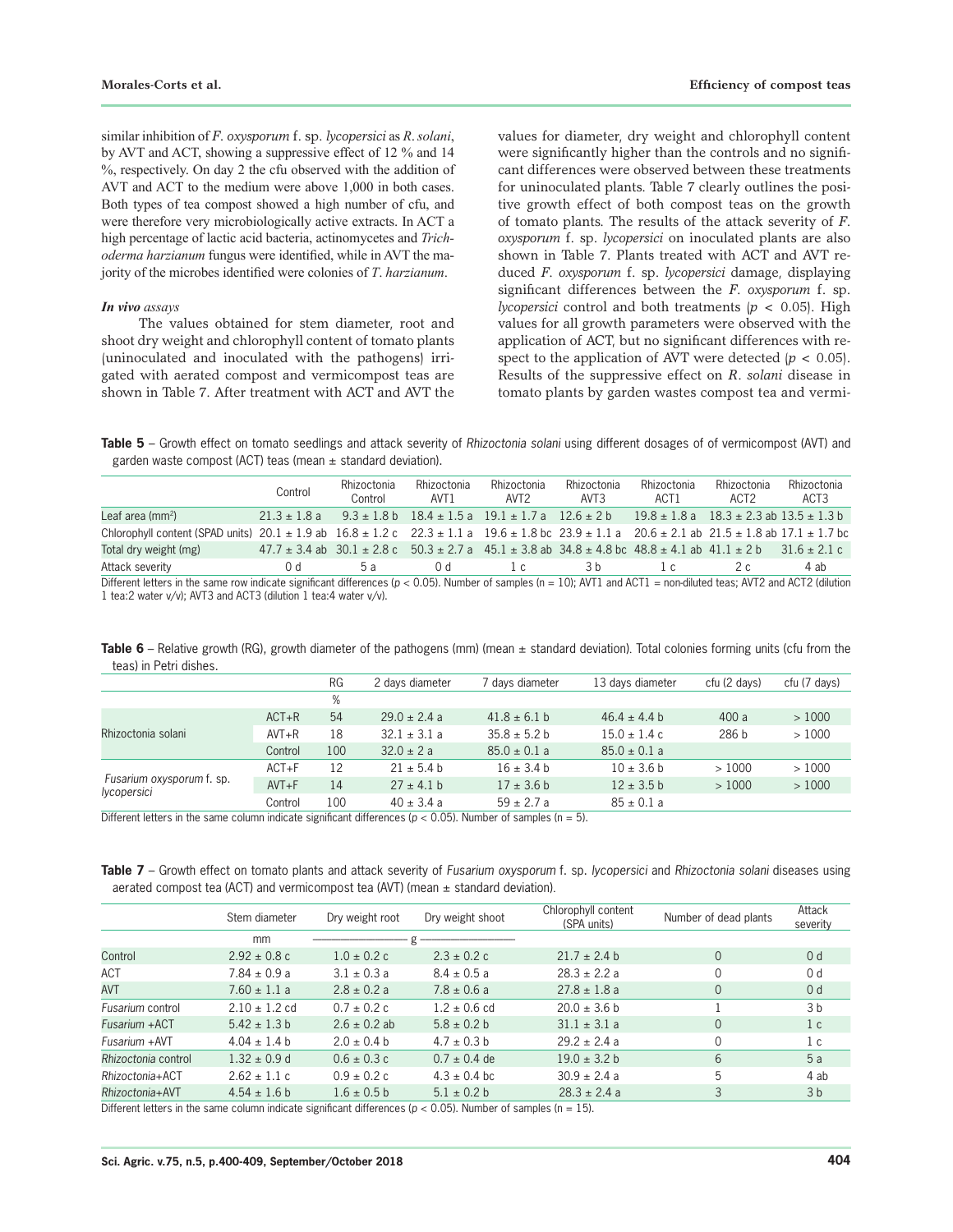compost tea are also noted in Table 7. Attack severity was reduced from 5 (*R*. *solani* control) to 3 (with AVT application). Addition of ACT reduced attack severity by only one unit. Both application of compost tea and vermicompost tea improved *R*. *solani* control results with respect to stem diameter, dry weight root and shoot and chlorophyll content. In this case, a relevant suppressive effect was reached with the application of AVT, finding significant differences with respect to the addition of ACT as regards stem diameter and dry weight root. This result is in line with those obtained for *in vitro* assays, but the suppressive effect of AVT was not as effective. Finally, Figure 1 shows the means and standard deviations of the total dry weight of the tomato plants, comparing uninoculated control plants with those inoculated with *F*. *oxysporum* f. sp. *lycopersici* and *R*. *solani* pathogens, with and without compost and vermicompost tea treatments. The addition of ACT and AVT significantly improved total dry weight compared to the control and showed a clear positive growth effect, mainly attributable to the ACT treatment. Tomato plants inoculated with *R*. *solani* or *F*. *oxysporum* f. sp. *lycopersici* reduced their total dry weight compared to the uninoculated control plants due to the pathogen attack being most noticeable in *R*. *solani*. Plants inoculated with *F*. *oxysporum* f. sp. *lycopersici*, treated with ACT, reached dry weights four times higher than those without the tea application. Additionally, plants inoculated with *F*. *oxysporum* f. sp. *lycopersici* treated with AVT also exhibited a significant increase in total dry weight when compared with the *F*. *oxysporum* f. sp. *lycopersici* control plants. In conclusion, the plants inoculated with either pathogen and treated with either ACT or AVT displayed significantly higher total dry weights than the corresponding controls, clearly indicating the positive effect of the application of compost teas on plant growth.



tomato plants treated with compost and vermicompost tea and inoculated with the pathogens. Different letters above the columns indicate significant differences (*p* < 0.05).

# **Discussion**

The results of this study indicated the substantial effect of garden waste compost and vermicompost teas on tomato plant growth. The pH and EC values were within the range suitable for compost tea preparation (Naidu et al., 2010). Plant nutrient values were in both cases (AVT and ACT) higher than those obtained by Souleymane et al. (2010) for non-aerated compost teas prepared in a 1:5 (v/v) ratio from different compost and by Pant et al. (2012; 2013) for vermicompost extracts prepared in a 1:10 (v/v) ratio. However, the nutrient values for AVT were similar to "chicken-manure vermicompost aged" from the last cited study. N and K contents were in line with those described by Naidu et al. (2010) in compost tea prepared from agricultural wastes. Moreover, the values for  $N$ ,  $P$ ,  $K$ , Ca and Mg were slightly lower than those found by Siddiqui et al. (2008) for teas made from empty fruit bunches of oil palm. It is clear that the origin of material used to make the compost and the extraction method greatly determine the mineral composition of the teas; a high concentration of minerals in the compost explains the high concentration of these nutrients in the teas (Pant et al., 2012). The mineral composition of teas is very similar (*R2* correlation: 0.88) to the mineral composition of compost and vermicompost used in this study, which was described by Morales-Corts et al. (2014), in which compost contains a higher mineral quantity than vermicompost. We can confirm that the efficiency of nutrient extraction is greater in the case of compost tea than in vermicompost tea. This fact was also described by Pant et al. (2012). It is important to note that the N and K levels, especially in ACT, make these teas potentially interesting as fertilizers for growing crops. Segarra et al. (2009) support this finding, indicating that compost tea prepared from garden wastes was rich in inorganic salts. In general, EC values, which are related to nutrient composition, are higher in teas prepared from thermophilic compost than those of vermicompost. As regards the presence of potentially toxic elements, chemical sensitivity analysis ensured that the levels of Zn, Mn, Cu, Pb, Hg, Cr, Ni and Cd were clearly below the allowable limits according to the legislation. Thus, as also indicated by Benito et al. (2005) and Moretti et al. (2015), consideration of the source of green material used in composting is important for ensuring the absence of toxic metals. The presence of IAA in compost and vermicompost teas may be linked to the green waste material used in composting, and the presence of salicylic acid could be related to both microbial productions during composting, and to the origin of green material. The phytohormone values found in this study, especially salicylic acid were high comparable to those obtained by Pant et al. (2012). This could be due to the presence of salicylic acid in the bark used in composting (trees from the Salicaceae and Cuppressaceae families). Both ACT and AVT presented humic acids in their composition, which could explain the positive effect on the growth of tomato plants. Mora et al. (2012) reported the coordinated positive ac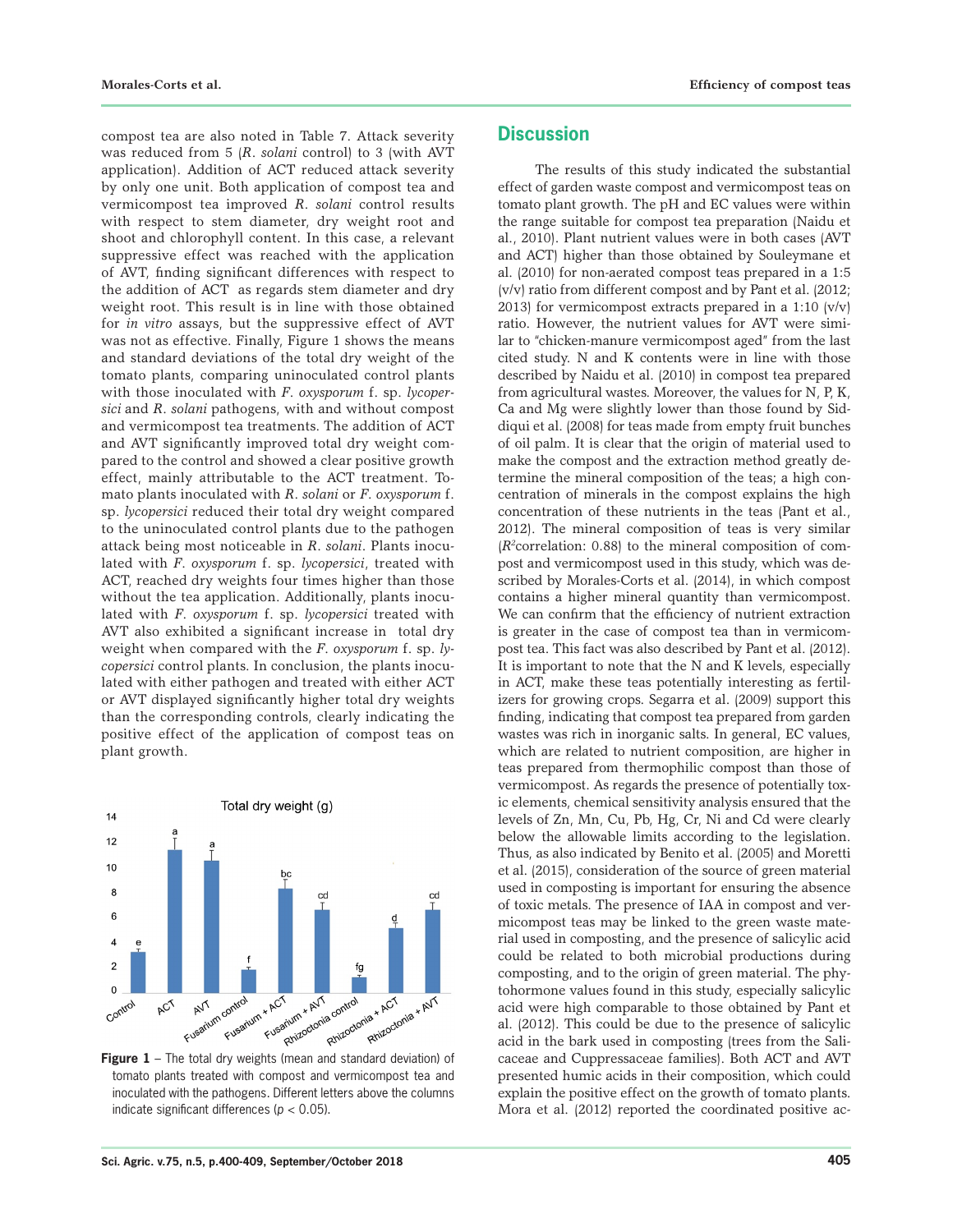tion of humic substances on root and shoot growth. Also, Scotti et al. (2015) pointed to an increase in secondary roots treated with humic acids and compost tea in tomato plants. Therefore, the clear growth effect of both compost teas on tomato plants, as observed in this study, could be explained not by any one single factor but by a combination of factors, such as nutrient composition, humic acids, the presence of phytohormones and the beneficial effects of microorganisms.

Very few studies have been carried out involving the application dosages of compost teas. Most frequently, teas are applied directly as they are extracted, without dilution. Pane et al. (2012) suggested that to prevent phytotoxic reactions from occurring, it is necessary to dilute compost teas in water before being applied to plants. In our study, undiluted ACT and AVT were more efficient in enhancing plant growth (Table 3) and the suppressive effect on pathogen attack (Tables 4 and 5) than the diluted extracts. Hence, if ACT or AVT is applied in a diluted dosage, the suppressive effect will be reduced. Nevertheless, Al-Dahmani et al. (2003) studied the effect of compost to water ratio (1:1, 1:3 and 1:5 to make the tea) on efficacy against bacterial spot and they did not find a correlation between suppressive effect and compost tea concentration. In no case were phytotoxic symptoms found in the tomato plants of our study. Morales-Corts et al. (2014) highlighted the absence of phytotoxicity in compost and vermicompost from garden wastes by germination index analysis (GI). Therefore, when making compost teas it is useful to determine their GI to decide if they should be diluted before being applied.

Following the *in vitro* experiments, applications of ACT and AVT, which were extracted in a volumetric ratio of 1:5, were consistently effective in reducing the severity of *F*. *oxysporum* f. sp. *lycopersici* attack compared to the water control and the diluted dosages, where plants treated with ACT had higher total dry weights than those treated with AVT. The same result was obtained in the experiment where tomato plants were grown in pots with *F*. *oxysporum* f. sp. *lycopersici* inoculum (Table 7). Therefore, the results are consistent in that the application of ACT reduces the incidence of *F*. *oxysporum*  f. sp. *lycopersici* disease, even with the high amount of inoculum applied.

No relationship between the pathogen attack and the nutrients of the teas could be considered in this study because the volumetric ratio of 1:5 did not in any case increase the attack severity with respect to the diluted teas. Although nutrient addition (mainly C sources for microorganisms) is commonly suggested for improving disease suppression (Ingham, 2005), in certain cases foods such as molasses must be used with extreme caution because they encourage saprophytic growth of pathogens and may neutralize the potential of biological control (Ingham, 2005; Scheuerell, 2003). Martín (2014) indicated that further investigations are needed to test nutrient amendments of teas for their effect on both targeted plant pathogens and non-targeted human pathogens, as well as the overall disease suppressive efficacy of compost tea.

Studies applying different compost teas to reduce the incidence of *Fusarium* spp. have been reported by Ma et al. (2001), El-Masry et al. (2002), Bonanomi et al. (2006), Kerkeni et al. (2007), Alfano et al. (2011), Xu et al. (2012) and Tian and Zheng (2013), who obtained different results compared to disease control. Thus, as indicated by Marín et al. (2014), each compost tea has a unique behavior and should be individually tested to check its interaction with a specific pathogen. In regard to this, Ros et al. (2005) pointed out that green compost applied to soil may be used to control diseases such as *Fusarium* spp. wilt. These authors indicated that the root-compost interaction inhibits the access of pathogens to the plant by creating a film of microorganisms, which acts by a system of mycoparasitism, competition and the production of antibiotics to prevent the pathogen from entering the plant. In accordance with these results, compost tea (ACT) contains a high level of *T*. *harzianum*, actinobacteria and lactic acid bacteria that could be involved in this system. Naidu et al. (2010) consider the microbial population in the compost tea relevant to its effectiveness, highlighting the role of pseudomonas, lactic acid bacteria, actinomycetes, *Trichoderma* spp. and other fungi. Nevertheless, certain composts derived from vegetal residues contain a high quantity of aromatic compounds that actively inhibit phytopathogenic fungi, and, as indicated by Scotti et al. (2015), contain soluble organic molecules, such as humic substances, and antagonistic bacteria and fungi that play a crucial role in plant protection.

With respect to *R*. *solani*, positive control of the pathogen was reported by Weltzien (1989) using composted organic materials, particularly green residues. Authors, such as Suárez-Estrella et al. (2012) and Tian and Zheng (2013), analysed *in vitro* the suppressive effect of different compost teas. The biocontrol of different crops has been studied (Kerkeni et al., 2007; Tateda et al., 2012; Pane et al., 2013 and Sabet et al., 2013), wherein the level of pathogenicity of *R*. *solani* was reduced using different compost teas. Diánez et al. (2007) reported that lignocellulosic wastes induce specific suppression of *R*. *solani* by *Trichoderma* spp., which are often present in garden waste mature compost. Additionally, Krause et al. (2001) related the suppression of *R*. *solani* to the presence of microbial antagonism in the compost. These results are in line with our *in vitro* and *in vivo* studies in which a clear suppressive effect on *R*. *solani* was obtained compared to the control when using undiluted AVT and ACT. Moreover, vermicompost tea was more efficient than compost tea in terms of reducing attack severity and producing an increase in total dry weight of the plants. Thus, we can conclude that the use of AVT could be more effective in controlling *R*. *solani* than ACT. Similarly, Arancon et al. (2007), using vermicompost teas of different organic residues, observed a notable reduction in incidence of *R*. *solani* in different crops. In comparison, we found in our assays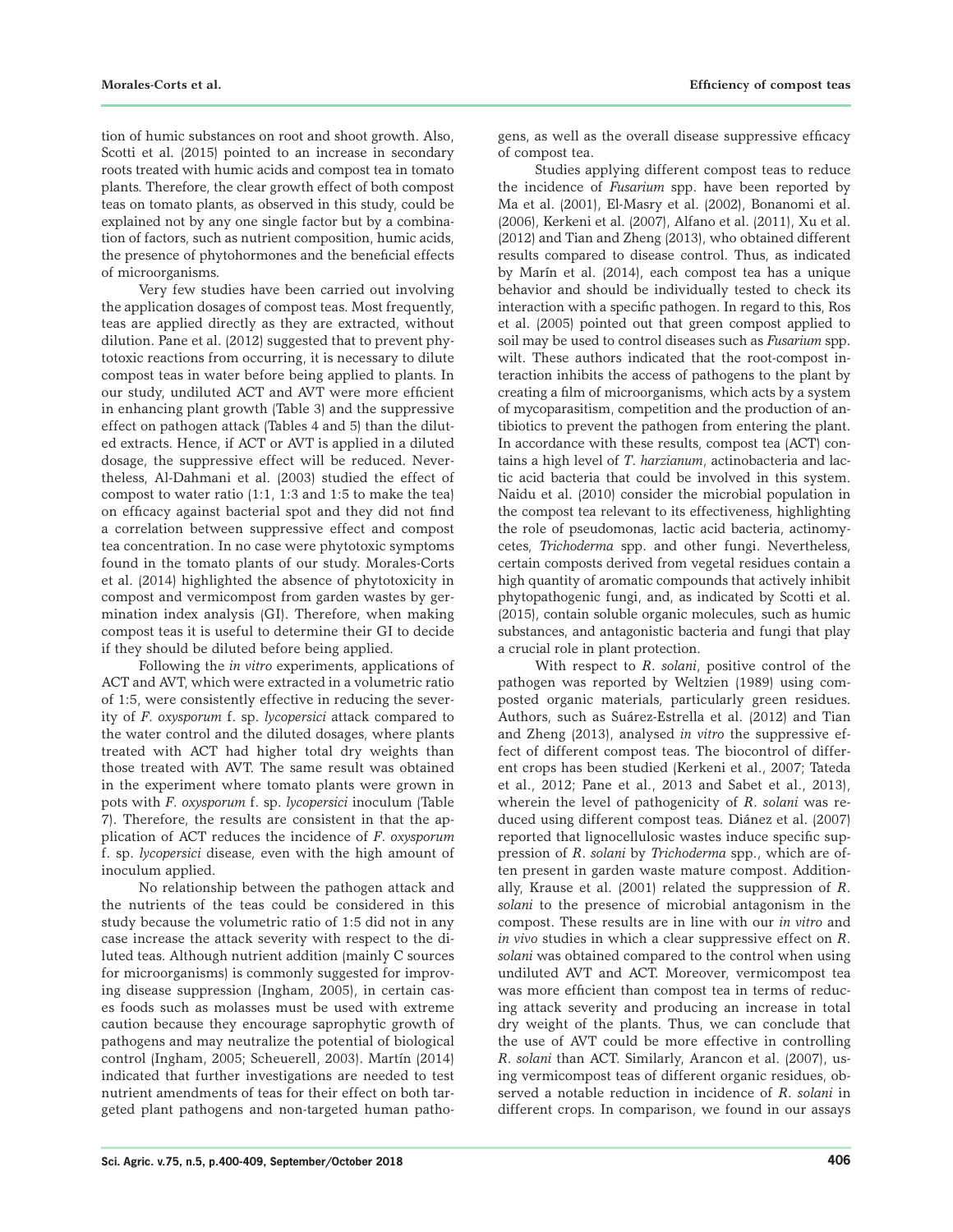carried out in petri dishes that AVT was more effective than ACT. This result could be due to the very high frequency of *Trichoderma* sp. present in AVT (Bollo, 1999) and the coelomic fluid produced by earthworms (Gutiérrez-Miceli et al., 2007).

Thus, it is important to note that on day 2, in the experiments carried out in petri dishes, the growth of *F*. *oxysporum* f. sp. *lycopersici* was reduced by almost half compared to the control, when ACT or AVT were included in the media. By day 13 the growth of *F*. *oxysporum* f. sp. *lycopersici* was significantly reduced to 12 % and 14 %, respectively, compared to the control. Both ACT and AVT showed positive biocontrol by reducing pathogen colony growth by more than 50 % (Bernal-Vicente et al., 2008). However, clear inhibition of *R*. *Solani* growth was observed by day 7. The presence of many microbial colonies was also observed, resulting from the germination of *T*. *harzianum* spores present in the AVT, which clearly contributed to the reduction in the growth of *R*. *solani* by both antagonistic and parasitic effect. In support of this, Pane et al. (2013) in a study involving agricultural waste-based composts exhibiting suppression of *R*. *solani*, also reported that microbial communities play a major role in biological control. As indicated by Elad and Shtienberg (1994), the effect of the extraction time taken to prepare the compost teas (14 days in our study) is relevant to the achievement of significant suppression. These authors state that extraction should last for more than 10 days in order to be effective in the control of pathogenic diseases. Thus, the use of ACT seems clearly positive, and according to the *in vitro* and *in vivo* assays, has a stronger effect on the control of *F*. *oxysporum* f. sp. *lycopersici*, whereas the control of *R*. *solani* is slightly reduced and not as effective. Furthermore, Segarra et al. (2009) also confirmed the suppressive effect obtained using aerated compost tea from garden waste compost on tomato plants, and pointed out that the effect of the compost could be attributable to the presence of bacteria and fungi acting antagonistically against the pathogen.

The analysis of the growth effect on tomato plants clearly indicates that both ACT and AVT when applied weekly produce a positive effect on stem diameter, shoot and root dry weight and chlorophyll content compared to that on control plants. ACT and AVT enhance the growth of plants and triple their total dry weight. This improvement in the weight of shoots and roots by using compost teas corroborates previous studies (Hargreaves et al., 2009; Marín et al., 2014). Pant et al. (2009; 2012) found a positive influence on the growth of *Bras* $sica$  *rapa* with the minerals N and  $AG_{4}$ . This finding is in agreement with our results in which N levels and IAA composition could be the principal explanation for the growth effect on tomato plants. Masson et al. (1991) noted that dry matter content influences plant resistance to stress caused by both biotic and abiotic conditions. Consequently, when the dry matter content is greater the plants are more resistant to pathogens such as *F*. *oxysporum* f. sp. *lycopersici* and *R*. *solani*.

In spite of the lower amount of nutrients in AVT (especially K content), plant growth with AVT application was statistically similar to that submitted to ACT application. Gutiérrez-Miceli et al. (2007), in studies regarding the cultivation of *Sorgum bicolor*, reported that vermicompost leachate, with a mineral composition quite similar to that used in this study, can be used as liquid fertilizer. Moreover, Arancon et al. (2006) reported that the increase in strawberry plant growth by application of vermicompost was mainly due to the microbial population. Following Edwards et al. (2006), plant growth hormones, such as auxins, dissolved during the brewing period used to make the teas could be responsible for the increase in tomato plant growth. This may have occurred in our study, where the increase in tomato growth could have been related to the nutrients, growth promoters (humic acids and phytohormones) and microorganisms found in both teas. Thus, the growth and suppressive effect of garden waste compost and vermicompost teas could be both biotic and abiotic in origin for most compost teas, as indicated by Zmora-Nahum et al. (2008).

In conclusion, this study demonstrates the high potential of garden waste aerated compost and vermicompost teas on tomato growth and the suppressive effect on *R*. *solani* and *F*. *oxysporum* f. sp. *lycopersici*. Garden waste aerated compost tea presents a high level of nutrients, such as N and K, which contain phytohormones IAA and salicylic acid, humic acids and microorganisms that can promote growth plant and help in the biocontrol of fungal pathogens. Garden waste aerated compost tea produced a high suppressive effect on *F*. *oxysporum* f. sp. *lycopersici* whereas vermicompost tea achieved a better result in controlling *R*. *solani*. Weekly applications of both compost and vermicompost teas tripled the dry weight of tomato plants. The positive results of this study have allowed the production method of garden wastes compost and vermicompost teas to be standardized (dilution ratio of 1:5 compost: water, 15 days of brewing time, with 4 h of aeration per day) with the consequence that direct application of undiluted teas has proven to be the most effective. The use of these compost teas are of great interest to organic and sustainable agriculture.

# **Acknowledgments**

This research was supported by Projects FS/4-2013 and USAL2015-10 from Salamanca University.

# **References**

Aendekerk, G.L.; Cevat, H.; Dolmans, N.; van Elderen, C.; Kipp, J.A.; de Kreij, C.; Sonneveld, C.; Verhagen, J.B.G.M.; Wever, G. 2000. International Substrate Manual: Analysis, Characteristics, Recommendations. Elsevier International, Amsterdam, The Netherlands.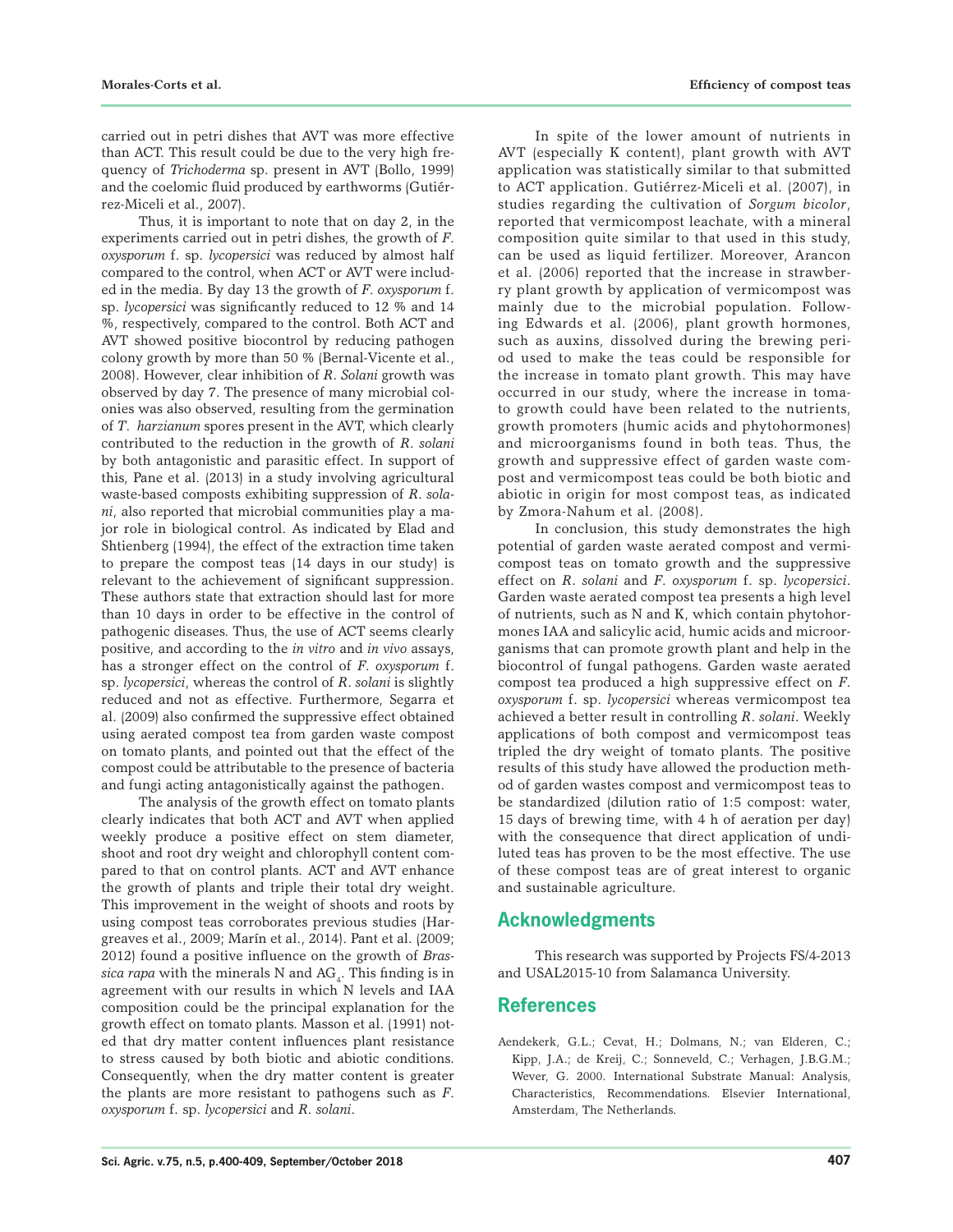- Agencia Estatal Boletín Oficial del Estado [BOE] 2013. Royal Decree 506/2013, June 28, on Fertilizer Products = Real Decreto 506/2013, de 28 de Junio, sobre Productos Fertilizantes. Boletín Oficial del Estado, Sec. I, n. 164, p. 51119, Madrid, Spain (in Spanish).
- Al-Dahmani, J.H.; Abbasi, P.A.; Miller, S.A.; Hoitink, H.A.J. 2003. Suppression of bacterial spot of tomato with foliar sprays of compost extracts under greenhouse and field conditions. Plant Disease 87: 913-919.
- Alfano, G.; Lustrato, G.; Lima, G.; Vitullo, D.; Ranalli, G. 2011. Characterization of composted olive mill wastes to predict potential plant disease suppressiveness. Biological Control 58: 199-207.
- Arancon, N.Q.; Edwards, C.A.; Bierman, P. 2006. Influences of vermicomposts on field strawberries. Part 2. Effects on soil microbiological and chemical properties. Bioresource Technology 97: 831-840.
- Arancon, N.Q.; Edwards, C.A.; Dick, R.; Dick, L. 2007. Vermicompost tea production and plant growth impacts. Biocycle 48: 51-52.
- Astegiano, E.D.; Favaro, J.C.; Bouzo, C.A. 2001. Estimation of leaf area in different tomato cultivars (*Lycopersicum esculentum* Mill.) using linear leaf measures = Estimación del área foliar en distintos cultivares de tomate (*Lycopersicum esculentum* Mill.) utilizando medidas foliares lineales. Investigación Agraria: Producción y Protección Vegetales 16: 249-256 (in Spanish).
- Baayen, R.P.; van der Plas, C.H. 1992. Localization ability, latent period and wilting rate in eleven carnation cultivars with partial resistance to Fusarium wilt. Euphytica 59: 165-174.
- Benito, M.; Masaguer, A.; De Antonio, R.; Moliner, A. 2005. Use of pruning waste compost as a component in soilless growing media. Bioresource Technology 96: 597-603.
- Bernal-Vicente, A.; Ros, M.; Tittarelli, F.; Intrigliolo, F.; Pascual, J.A. 2008. Citrus compost and its water extract for cultivation of melon plants in greenhouse nurseries: evaluation of nutriactive and biocontrol effects. Bioresource Technology 99: 8722-8728.
- Bollo, E. 1999. Vermiculture: An Alternative for Recycling = Lombricultura: Una Alternativa de Reciclaje. Soboc Grafic, Quito, Ecuador (in Spanish).
- Bonanomi, G.; Giorgi, V.; Giovanni, D.S.; Neri, D.; Scala, F. 2006. Olive mill residues affect saprophytic growth and disease incidence of foliar and soilborne plant fungal pathogens. Agriculture, Ecosystems & Environment 115: 194-200.
- Carling, D.E.; Leiner, R.H. 1990. Virulence of isolates of Rhizoctonia solani AG-3 collected from potato plant organs and soil. Plant Disease 74: 901-903.
- Diánez, F.; Santos, M.; Tello, J.C. 2007. Suppressive effects of grape marc compost on phytopathogenic oomycetes. Archives of Phytopathology and Plant Protection 40: 1-18.
- Edwards, C.A.; Arancon, N.Q.; Greytak, S. 2006. Effects of vermicompost teas on plant growth and disease. Biocycle 47: 28-31.
- Egwunatum, A.; Lane, S. 2009. Effects of compost age on the suppression of Armillaria mellea with green waste compost teas. Compost Science & Utilization 17: 237-240.
- Elad, Y.; Shtienberg, D. 1994. Effect of compost water extracts on grey mould (*Botrytis cinerea*). Crop Protection 13: 109-114.
- El-Masry, M.; Khalil, A.; Hassouna, M.; Ibrahim, H. 2002. In situ and *in vitro* suppressive effect of agricultural composts and their water extracts on some phytopathogenic fungi. World Journal of Microbiology and Biotechnology 18: 551-58.
- Food and Agriculture Organization [FAO]. 2015. Faostat: agriculture data. Available at: http://faostat3.fao.org/faostatgateway/go/to/download/ [Accessed Sept 15, 2015]
- Gutiérrez-Miceli, F.A.; Santiago-Borraz, J.; Montes-Molina, J.A.; Nafate, C.C.; Abud-Archila, M.; Oliva-Llaven, M.A.; Rincón-Rosales, R.; Deendoven, L. 2007. Vermicompost as a soil supplement to improve growth, yield and fruit quality of tomato (*Lycopersicum esculentum*). Bioresource Technology 98: 2781-2786.
- Hargreaves, J.C.; Adl, M.; Warman, P.R. 2009. Are compost teas an effective nutrient amendment in the cultivation of strawberries? Soil and plant tissue effects. Journal of the Science of Food and Agriculture 89: 390-397.
- Ingham, E.R. 2005. The Compost Tea Brewing Manual. Soil Food Web, Corvallis, OR, USA.
- International Organization for Standardization [ISO]. 2002. Microbiology of Food and Animal Feeding Stuffs - Horizontal Method for the Detection of *Salmonella* spp. ISO, Geneva, Switzerland.
- International Organization for Standardization [ISO]. 2015. Microbiology of the Food Chain - Horizontal Method for the Enumeration of Beta-Glucuronidase-Positive Escherichia Coli - Part 3: Detection and Most Probable Number Technique Using 5-bromo-4-chloro-3-indolyl-ß-d-glucuronide. ISO, Geneva, Switzerland.
- Kerkeni, A.; Daami-Remadi, M.; Tarchoun, N.; Khedher, M.B. 2007. *In vitro* assessment of the antifungal activity of several compost extracts obtained from composted animal manure mixtures. International Journal of Agricultural Research 2: 786-794.
- Köller, W.; Wilcox, W.F. 2001. Evidence for the predisposition of fungicide-resistant isolates of Venturia inaequalis to a preferential selection for resistance to other fungicides. Phytopathology 91: 776-781.
- Krause, M.S.; Madden, L.V.; Hoitink, H.A. 2001. Effect of potting mix microbial carrying capacity on biological control of Rhizoctonia damping-off of radish and Rhizoctonia crown and root rot of poinsettia. Phytopathology 91: 1116-1123.
- Ma, L.; Qiao, X.; Gao, F.; Hao, B. 2001. Control of sweet pepper Fusarium wilt with compost extracts and its mechanism. Chinese Journal of Applied & Environmental Biology 7: 84- 87.
- Marín, F.; Diánez, F.; Santos, M.; Carretero, F.; Gea, F.J.; Castañeda, C.; Navarro, M.J.; Yau, J.A. 2014. Control of *Phytophthora capsici*  and *Phytophthora parasitica* on pepper (Capsicum annuum L.) with compost teas form different sources, and their effects on plant growth promotion. Phytopathology Mediterranea 53: 216-228.
- Martin, C.C.S. 2014. Potential of compost tea for suppressing plant diseases. CAB Reviews 9: 1-38.
- Masson, J.; Tremblay, N.; Gosselin, A. 1991. Nitrogen fertilization and HPS supplementary lighting influence vegetable transplant production. I. Transplant growth. Journal of the American Society for Horticultural Science 116: 594-598.